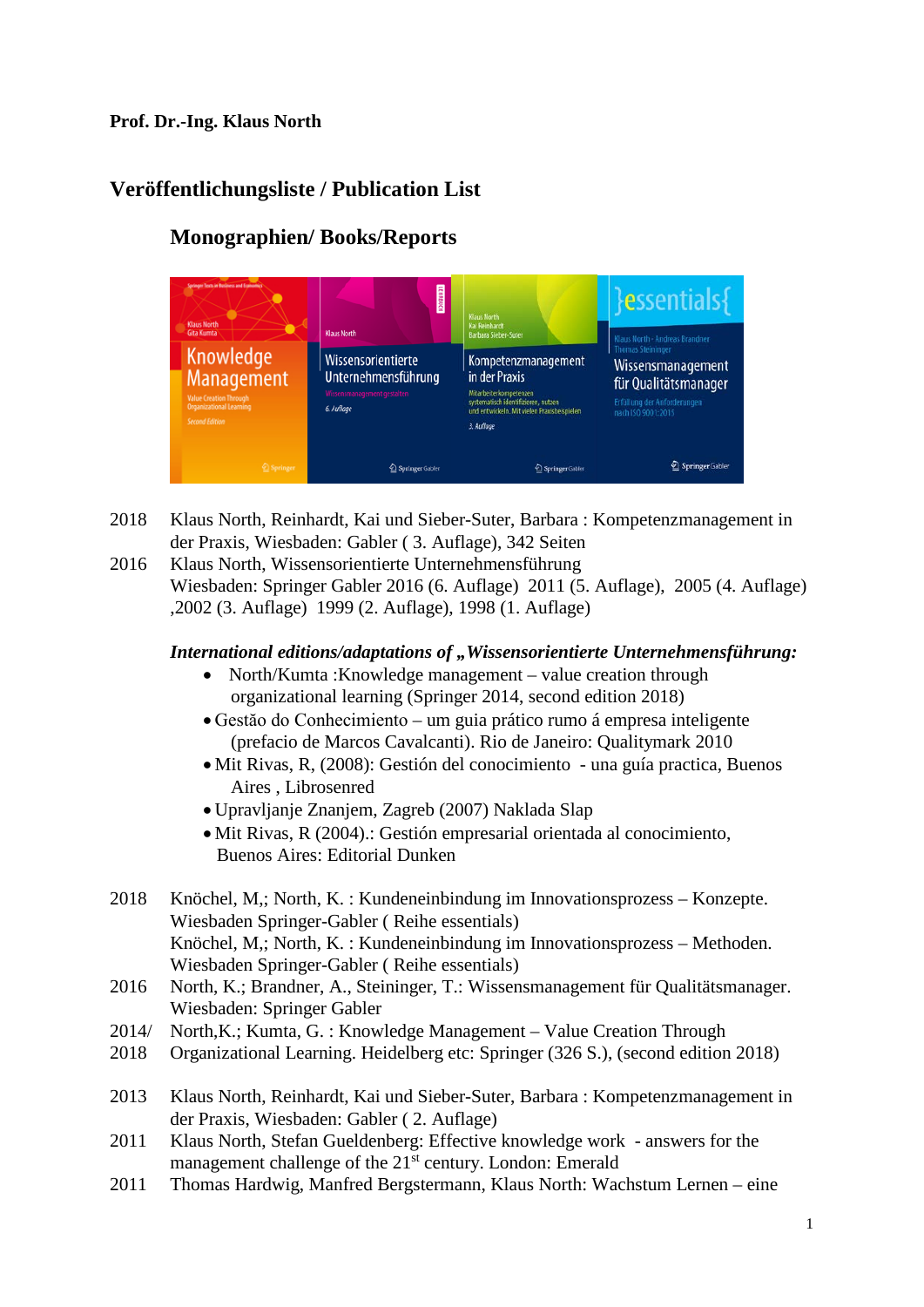Handlungsanleitung für kleine und mittlerer Unternehmen. Wiesbaden, Gabler

- 2009 Klaus North, Peter Friedrich und Maja Bernhard: Die Gesundheitshebel partizipative Gesundheitsförderung in der Pflege. Wiesbaden, Gabler
- 2008 Klaus North, Stefan Güldenberg: Produktive Wissensarbeit(er). Wiesbaden, Gabler
- 2005 Klaus North; Kai Reinhardt: Kompetenzmanagement in der Praxis, Wiesbaden: Gabler
- 1997 Localizing global production Know how transfer in international manufacturing. Genf: International Labour Office , Management Development Series
- 1992/ Environmental Business Management. Geneva: International Labour Office 1992 (2.
- 1997 Auflage 1997)
- 1984 mit Chichizola, C.; Garay, A; Olivares, R.; Palma, J.: Métodos del estudio del trabajo para el planeamiento y control de la producción en la pequeña empresa. Lima: IDANPEI 1984.
- 1982 Arbeitswissenschaftlicher Beitrag zur beruflichen Eingliederung Behinderter. Dissertation Darmstadt: Technische Hochschule 1982.

### **Projektberichte/Project reports**

- 2006 Mit Peter Friedrich: Modellierung und empirische Fundierung von Innovationsfähigkeiten aus kompetenztheoretischer Sicht. Wiesbaden: FHW, Endbericht eines ABWF-Projekts
- 2004 Pilotprojekt Wissensmanagement in kleinen und mittleren Unternehmen www.wirtschaft-lahndill.de/wissen
- 2004 Mit M. Franz, G. Lembke: Wissenserzeugung und –austausch in Wissensgemeinschaften , Berlin, QUEM-Report Heft 85
- 2002 Mit Peter Friedrich: Kompetenzentwicklung zur Selbstorganisation, Wiesbaden FHW, Endbericht eines ABWF-Projekts
- 2002 Mit Jana Buschmeyer: Wie Weiterbildungspartnerschaften funktionieren Ein Leitfaden für Qualifizierungsbeauftragte, Moderatoren und Unternehmen Wiesbaden:FEH (Werkstattbericht 12)
- 1992 mit Santa Cruz, M.: Environmental concerns in management development institutions: A survey. Geneva: ILO 1992 (MAN DEV -paper No. 67).

## **Herausgegebene Schriften/ Edited Publications:**



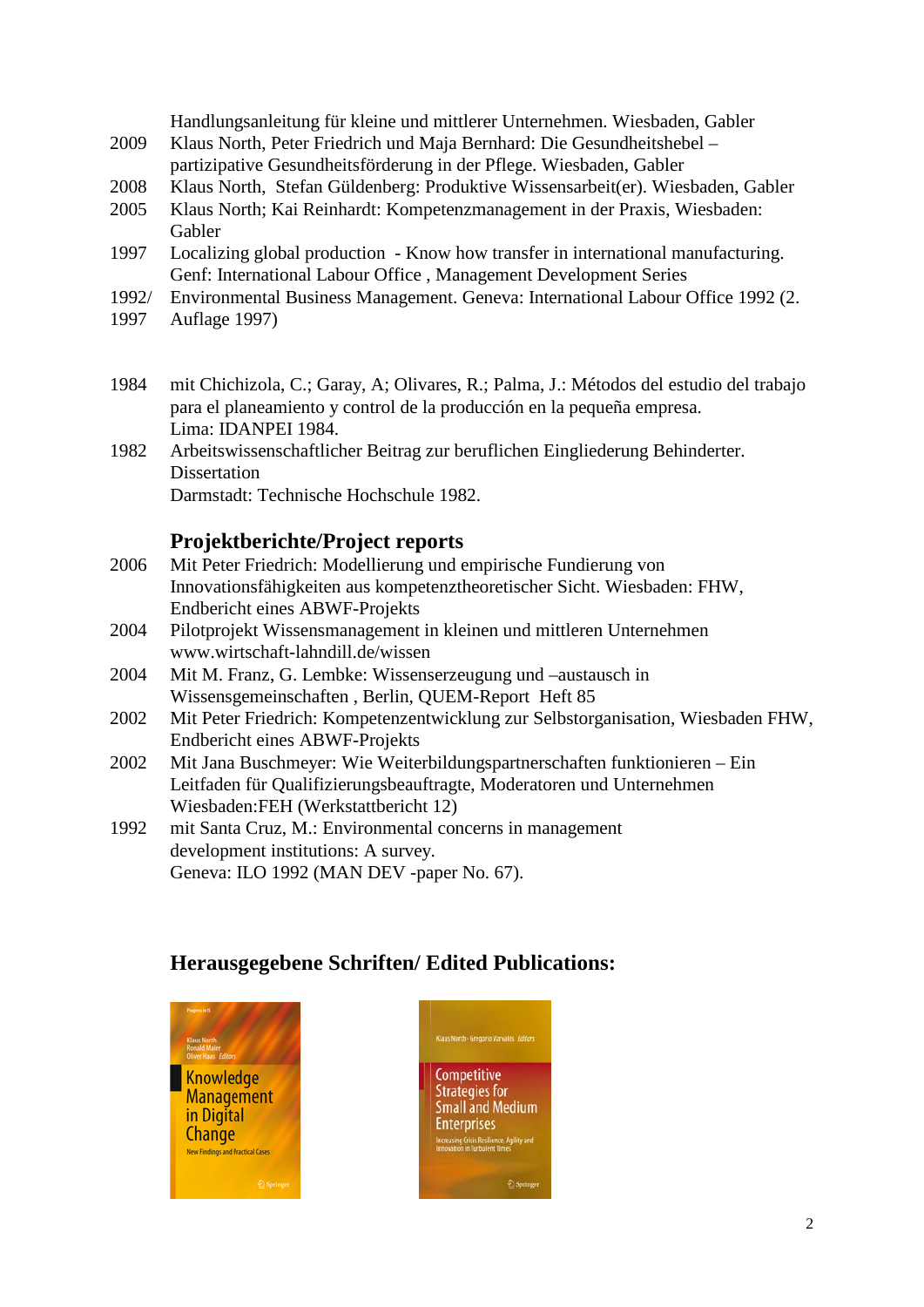- 2018 Klaus North, Ronald Maier, Oliver Haas (Eds): Knowledge Management in Digital Change. Heidelberg Springer (Advances in Information Science)
- 2016 Klaus North, Gregório Varvakis (Eds.): Competitive Strategies for Small and Medium Enterprises. - Developing Resilience, Agility and Innovation in Turbulent Times. Heidelberg Springer
- 1999 mit Stopford, J: Towards a Knowledge Economy Development of an Anglo-German research agenda (Report of a Workshop at the Wissensschaftszentrum Berlin) London/Wiesbaden: 1999
- 1996 mit Prokopenko, J.(Hrsg.) : Productivity and Quality Management. The Modular Programme. Genf/Tokio: International Labour Office and Asian Productivity Organization.
- 1995 Umweltorientierte Beschaffung. Wiesbaden: Fachhochschule Wiesbaden 1995 (Reihe "Wiesbadener Materialien zur umweltorientierten Logistik, Heft 2).
- 1994 Umweltorientierte Logistik. Wiesbaden: Fachhochschule Wiesbaden 1994 (Reihe "Wiesbadener Materialien zur umweltorientierten Logistik, Heft 1).
- 1986 Mit Floyd, M.: Information technology and employment for disabled people. London: Deutsch-Britische Stiftung 1986.
- 1985 mit Floyd, M.: Disability and employment. London: Deutsch-Britische Stiftung 1985.
- 1984 Adaption of jobs and the employment of the disabled. Genf: ILO 1984.
- 1982 mit Stapleton, Ch.; Vogt, Ch.: Ergonomics Glossary. Utrecht/Antwerpen: Bohn, Scheltema & Holkema 1982. (Published for the Bureau of Information and Coordination of Community Ergonomics Action of the European Coal and Steel Community.)

## **Begutachtete Veröffentlichungen/Peer reviewed publications**

- 2019 North, K.; Maier, R. : Wissensmanagement für Industrie 4.0. Z. Industrie 4.0, Heft 2/2019 (angenommen, im Druck)
- 2019 Dávila Calle, G.; Varvakis, G.; North,K: Influence of strategic knowledge management on firm innovativeness and performance., Brazilian Business Review (angenommen, im Druck)
- 2018 North, K., Aramburu, N.; Lorenzo, O. (2018) Promoting digitally enabled growth in SMEs: a framework proposal. Proceedings , IFKAD Conference, Delft, 4th-6th July 2018
- 2018 North, K., Maier, R. (2018): Wissen 4.0 Wissensmanagement im digitalen Wandel. HMD Praxis der Wirtschaftsinformatik. August 2018, Volume 55, Issue 4, pp 665– 681 DOI: 10.1365/s40702-018-0426-6
- 2017 North, K. (2017): Knowledge Management in the Public Sector. Revista Vasca de Gestión de Personas y Organizaciones Públicas, No1 (especial), p.16-26
- 2016 North, K.; Varvakis, G. The dynamic SME how to develop agility and resilience to cope with turbulent environments. Proceedings ICSB 2016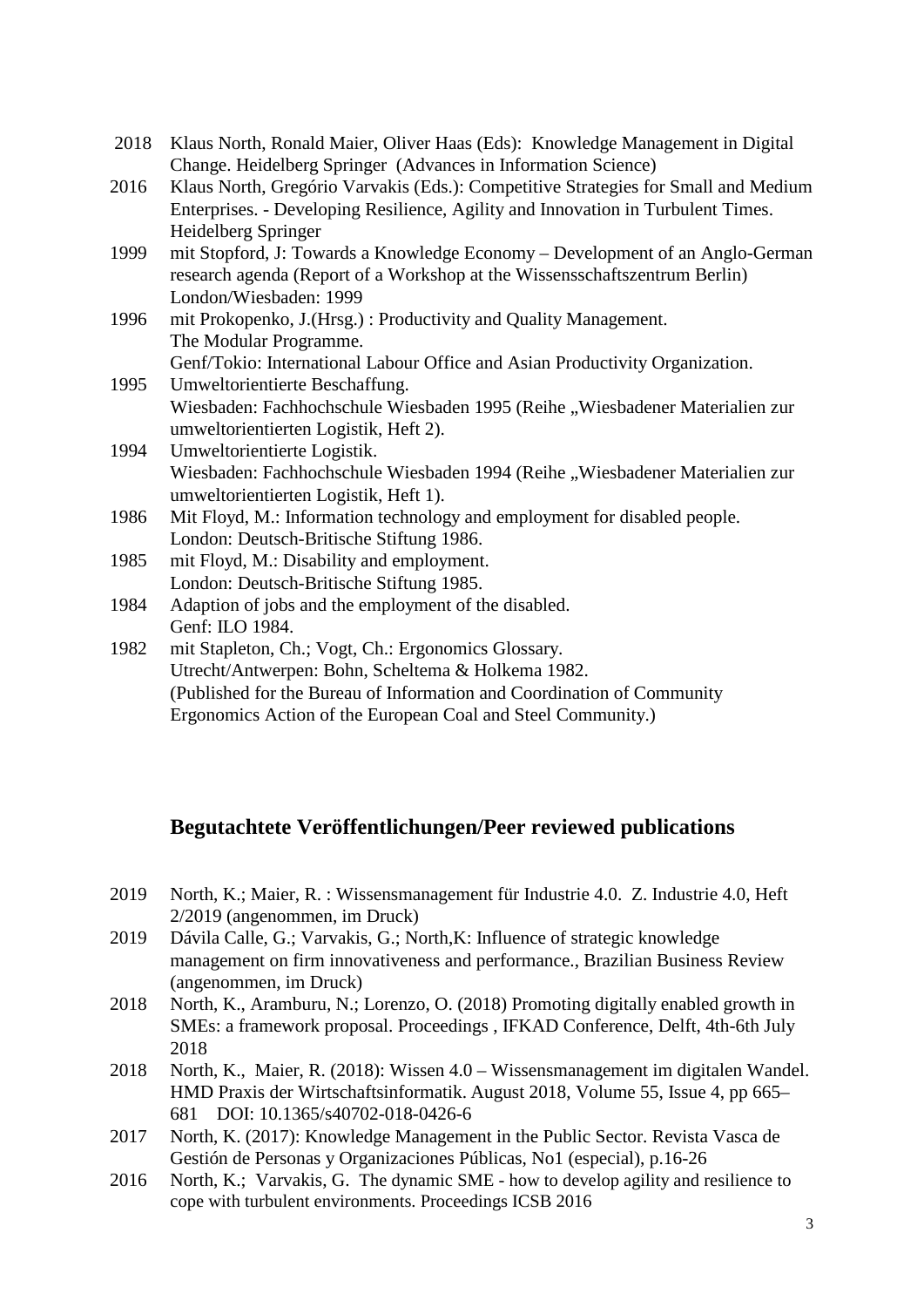- 2016 Aramburu, N.; Garragori, I.; North, K.: "Aprender a Crecer" Desarrollo de capacidades dinámicas para el crecimiento: experiencias en PYMEs del País Vasco. Economía Industrial, no 399, pp. 131-142
- <sup>2016</sup> North, K.; Varvakis, G.; La "Pyme Dinámica" Estrategias para competir en tiempos turbulentos . Economía Industrial, no 399, pp. 65-74
- <sup>2016</sup> Dávila Calle, G.; North, K.; Varvakis, G.; Da Silva, J.A.: Aprender a crescer: como as micro e pequenas empresas de Santa Catarina podem enfrentar os desafios do crescimento. Revista Navus, v. 6, n. 3, p. 06 - 23
- 2014 North, K. Hardwig,T.; Bergstermann, M.; (2014): Learning to grow a methodology to sustain growth capabilities of SMEs. Proceedings IFKAD 2014 p 44-58
- 2014 Klaus North, Oliver Haas, Zwischen Experiment und Routine : Wie wird Wissensmanagement erwachsen? Organisationsentwicklung Nr. 3/2014 S. 50 -56
- 2014 Segundo BENÍTEZ; Mauricio URIONA; Gregorio VARVAKIS; Klaus NORTH Prácticas y tecnologías de Gestión del Conocimiento en Instituciones de Educación Superior. Revista Espacios. Vol. 35 (Nº 2) p. 4-10. <http://www.revistaespacios.com/a14v35n02/14350204.html>
- 2013 Detarsio/North/Ormaetxea: Sobrevivir y competir en tiempos de crisis Casos de estrategias de PYMES argentinas , Economía Industrial No. 388, segundo trimestre 2013, p. 145-154.
- 2013 North, K. ; da Silva Neto, E.; Dávila Calle, G.: Vencendo os desafios do crescimento: o método "aprender a crescer" para pequenas e médias empresas brasileiras. Navus – Revista de Gestao e Tecnologia, v3, no. 1, p. 6-19; http://navus.sc.senac.br/index.php/navus/article/view/100
- 2012 Carvalho, I.M., Arbex, D.F., Varvakis, G. J., North, K.: Gestión del Conocimiento las relaciones entre creación de conocimiento y Design Thinking. Revista Espacios (Venezuela) vol.33(6)2012
- 2008 Friedrich, P., Lantz, A., North, K. (2008): Empowerment and health promotion for nurses by competence development in a team-based organization. Proceedings 12th International Workshop on Team Working, September 10-12, 2008 Birmingham. [http://fin-](http://fin-perf.abs.aston.ac.uk/newweb/research/documents/FriedrichBirmingham080811final.pdf)

[perf.abs.aston.ac.uk/newweb/research/documents/FriedrichBirmingham080811final.p](http://fin-perf.abs.aston.ac.uk/newweb/research/documents/FriedrichBirmingham080811final.pdf) [df](http://fin-perf.abs.aston.ac.uk/newweb/research/documents/FriedrichBirmingham080811final.pdf)

- 2005 North, K.; Garcia, F. ,Artiles Visbal, S : Modelo de desarrollo de PyMES Inteligentes: casos en estudio en América Latina y Europa, Proceedings Seminario ALTEC 2005, Bahia
- 2004 North, K,; Grübel, D., Szogs, G.: Intellectual Capital Reporting ein Vergleich von vier Ansätzen , Zeitschrift Führung und Organisation (ZfO), Nr. 1, S. 19-27
- 2003 North,K.; Hornung, T..: The benefits of Knowledge Management Results of the German Award "Knowledge Manager 2002, Journal of Universal Computer Science, vol 9, no 6, S. 463-471
- 2003 North, K., Reinhardt, K.: Transparency and Transfer of Individual Competencies A Concept of Integrative Competence Management, Proceedings of I-Know 03, Graz , S. 194-201
- 2003 North, K,; Blanco, A.: Wissen fusionieren, new management Nr. 4, S. 36-42
- 2002 North, K.; Pöschel, A.: Intelligente Organisationen Wie ein Unternehmen seinen IQ berechnen kann, new management, Nr. 4, S. 55-59
- 2000 North, K.; Romhardt, K.; Probst, G.: Wissensgemeinschaften Keimzellen lebendigen Wissensmanagements, io-Management, 7/8 2000, S. 52-62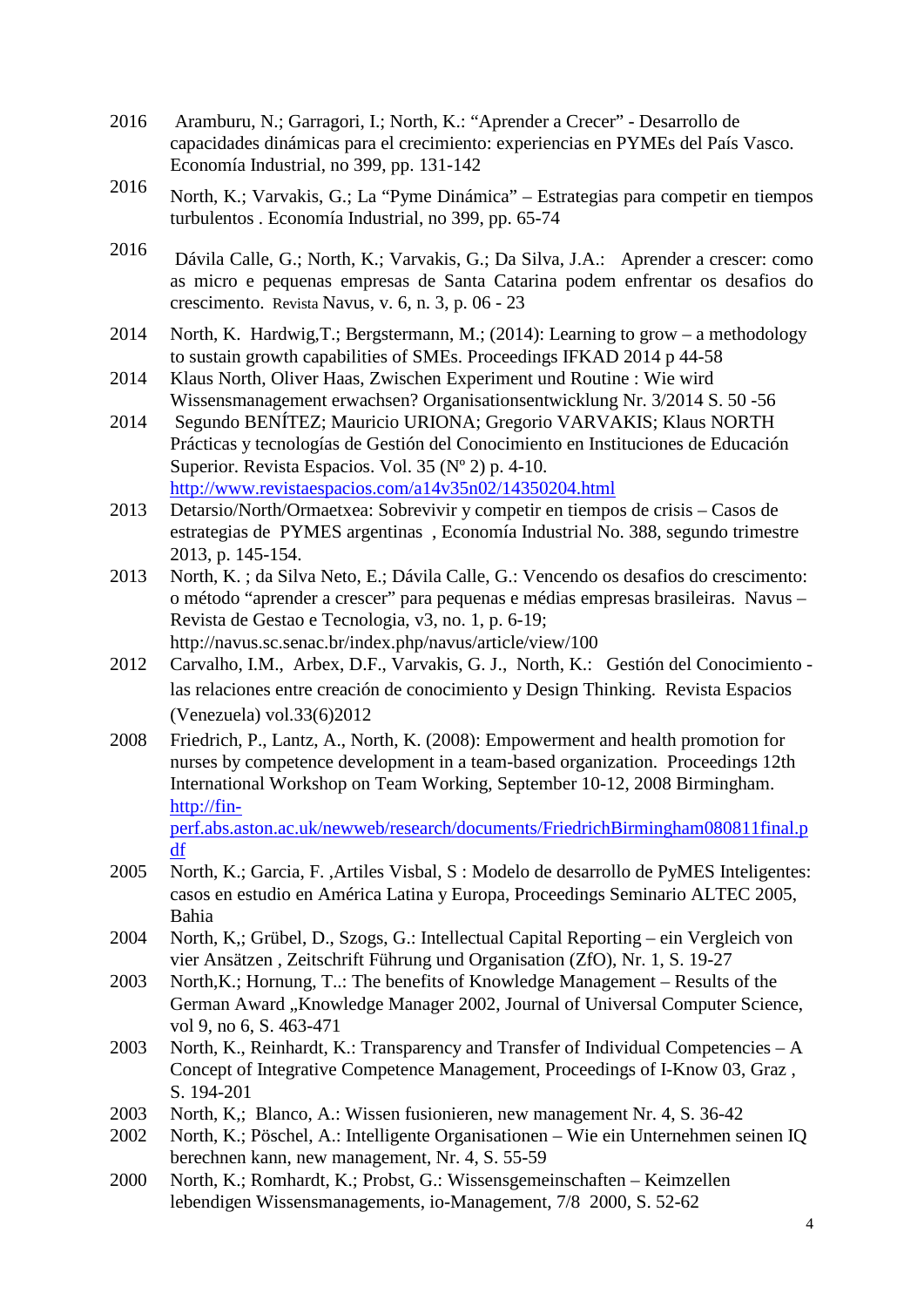- 1998 North, K,; Probst, G.; Romhardt, K.: Wissen messen Ansätze, Erfahrungen und kritische Fragen. Zeitschrift Führung und Organisation 67 (1998), 3, S. 158 – 166
- 1986 mit Floyd, M.: Quota Schemes and the Assessment of Employment Handicap in Britain and West Germany.
	- Disability, Handicap & Society, 1 (1986), 291 299.
- 1985 Ergonomie in Lateinamerika. Zeitschrift für Arbeitswissenschaft 39 (11 NF) 1985/3, 189 - 190.
- 1980 Ergonomics methodology an obstacle or promoter for the implementation of Ergonomics in industrial practice. Ergonomics 23 (1980), 781 - 795.
- 1980 mit Rohmert, W.: Ermittlung der Arbeitsanforderungen für Leistungsgeminderte. Int. Arch. Occup. Environ. Health 47 (1980), 143 - 154.

## **Einzelbeiträge/ contributions, papers in journals, books etc (without peer review)**

- 2018 North,K. (2018): Wissensmanagement für agile Organisationen. In: Ackermann, B. Krancher, O., North, K.; Schildknecht, K.; Schorta, S. (2018): Erfolgreicher Wissenstransfer in agilen Organisationen. Wiesbaden. Springer Gabler, S. 1-11
- 2017 Hardwig, T.; North, K. (2017): Wie Unternehmen Wachstum lernen und welche nachhaltige Wirkung dies haben kann. In: Thomaschewski, D; Völker, R.: Wachstum im Wandel, Stuttgart: Kohlhammer, S. 219-228
- 2017 North, K.; Sieber-Suter, B. : Kompetenzentwicklung im digitalen Wandel. In: Erpenbeck, J, Sauter, W. (Hrsg.): Handbuch Kompetenzentwicklung im Netz. Stuttgart: Schäffer-Poeschel, S. 591- 608
- 2017 North, K. Kompetenzrad und Kompetenzmatrix, in: Erpenbeck, L.; von Rosenstiel, L., Grote, S.; Sauter, W (Hrsg.): Handbuch Kompetenzmessung, Stuttgart: Schäffer Poeschel (2.Auflage) S. 465-477
- 2016 North, K,: Was Wissens- und Innovationsmanagement verbindet und trennt. In Wimmer, P. (Hrsg.) Wissen schafft Neues, Krems: Edition Donau-Universität Krems, S. 127-136
- 2016 Gemeinsames Lernen organisieren. CSSA-News, Sonderausgabe , S. 4
- 2016 North, K.: Interne Kommunikationssysteme und Wissensmanagement im Wandel. In: Klaus, H.; Schneider, H.J. (Hrsg). Personalperspektiven. Wiesbaden: Springer Gabler, S. 267- 289
- 2016 Guillermo Antonio Dávila, Klaus North and Gregório Varvakis: HOW BRAZILIAN TEXTILE ENTERPRISES LEARN TO GROW.
- In: Klaus North, Gregório Varvakis (Eds.): pp. 241-254 2016 Klaus North, Manfred Bergstermann and Thomas Hardwig: 13. LEARNING TO GROW – A METHODOLOGY TO SUSTAIN GROWTH CAPAPILITIES OF **SMES**

In: Klaus North, Gregório Varvakis (Eds.): pp. 223- 236

- 2016 Ricardo Detarsio, Klaus North and Maialen Ormaetxea Surviving and Competing in Times of Crisis: Cases of Strategies by Argentine SMEs In: Klaus North, Gregório Varvakis (Eds.): pp. 139-152
- 2016 Klaus North and Renia Babakhanlou: KNOWLEDGE MANAGEMENT TOOLS FOR SMES

In: Klaus North, Gregório Varvakis (Eds.): pp. 211-222

2016 Klaus North, Gregório Varvakis: INTRODUCTION: WHAT IS A "DYNAMIC SME"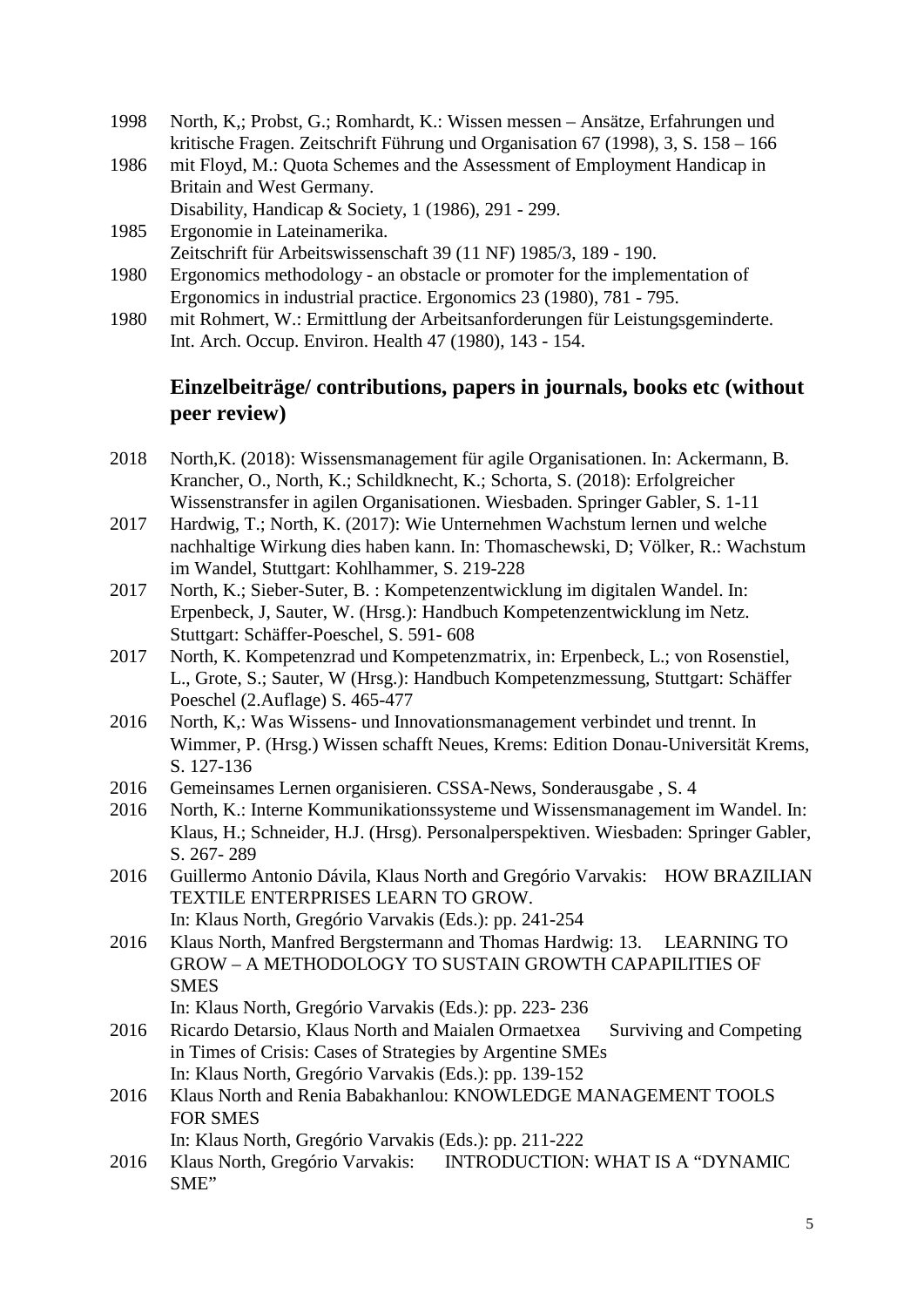In: Klaus North, Gregório Varvakis (Eds.): Competitive Strategies for Small and Medium Enterprises. - Developing Resilience, Agility and Innovation in Turbulent Times. Heidelberg Springer, pp. 1-18

- 2016 North, K.; Güldenberg, S.; Dick, M.: Wissensarbeit(er). In: Dick/Marotzki/Mieg: Handbuch Professionsentwicklung. Bad Heilbrunn: utb, S. 127-137
- 2015 North, K.; Brandner, A. ; Steininger, T. : Die neue ISO 9001:2015 Wissensmanagement wird Pflicht! Z. Wissensmanagement, 2/2015, S. 21-23
- 2015 North, K.: Die Stadt als Wissensmarkt. Perspektiven Wissensstadt Wien, 01 2015, S. 40
- 2014 North,K.:Kompetenzmanagement –die institutionelle Perspektive. In : Sieber-Suter, B. (Hg.) Kompetenzmanagement, Bern: HEP-Verlag , S. 44-56
- 2014 North, K.:Wissensarbeit- Wertschöpfung im Wandel; in: Antoni, C.H. et al. (Hrsg.) Work-Learn-Life-Balance in der Wissensarbeit, Wiesbaden, Springer VS, S. 21-37
- 2013 Klaus North et al. ; Aprender a crecer Hacia la PYME dinámica. Guía metodológica. UGGASA , [http://www.uggasa.com/index.php?option=com\\_content&view=category&layout=blo](http://www.uggasa.com/index.php?option=com_content&view=category&layout=blog&id=35&Itemid=96&lang=es) [g&id=35&Itemid=96&lang=es](http://www.uggasa.com/index.php?option=com_content&view=category&layout=blog&id=35&Itemid=96&lang=es)
- 2013 Ist Wachstum überhaupt noch nötig? Hessische Wirtschaft, Feb 2013, S. 10
- 2013 Wissensmanagement wird erwachsen, in: Lutz, Benedikt (Hg. 2013): Wissen im Dialog. Beiträge zu den Kremser Wissensmanagement-Tagen 2012. Krems: Edition Donau-Universität; S. 11-20
- 2012 Manfred Bergstermann, Thomas Hardwig, Klaus North: Kompetenzorientiertes Management. Journal der Arbeit, 11, Nr. 1 (Feb. 2012), S. 22-23
- 2012 Die Gesundheitshebel Partizipative Gesundheitsförderung in der Pflege. CNE.fortbildung 03/2012, S. 11- 15
- 2012 Klaus North, Silvia Guresz, Manuela Gutmann, Stefanie Merzenich, Isabelle Walinski: Welche Kompetenzen Wissensmanager brauchen; Z. Wissensmanagement, 4/2012, S. 36-37
- 2011 Klaus North, Nadi Helena Presser (2011): Gestao de informacoes y conhecimiento concpetos basicos. Recife: Universidade Federale de Pernambuco
- 2011 Orchestrating individual expertise challenges and solutions for service organizations. Proceedings, International conference on Managing Services in the Knowledge Economy (MSKE), Famalicao (Portugal)
- 2011 Manfred Bergstermann, Thomas Hardwig, Klaus North: Mit Projektlernen Wachstum in KMU unterstützen; In: Erich Barthel, Anke Hanft, Joachim Hasebrook(Hrsg.) Integriertes Kompetenzmanagement. Innovationsstrategien als Aufgabe der Organisations- und Personalentwicklung" Münster: Waxmann .
- 2011 Manfred Bergstermann, Thomas Hardwig, , Klaus North: Eine Innovationsstrategie für KMU – Entwicklung der Wachstumskompetenz. In: Schallock, B., Jacobsen, H. (Hrsg.) :Innovationsstrategien jenseits traditionellen Managments, Stuttgart: Fraunhofer Verlag, S. 269- 279
- 2010 Thomas Hardwig, Manfred Bergstermann, Klaus North, "Wachstumskompetenz" als dynamische Fähigkeit; in: Barthel, E., Hanft, A., Hassebrook, J.: Integriertes Kompetenzmanagement im Spannungsfeld von Innovation und Routine. Münster:Waxmann S. 61-82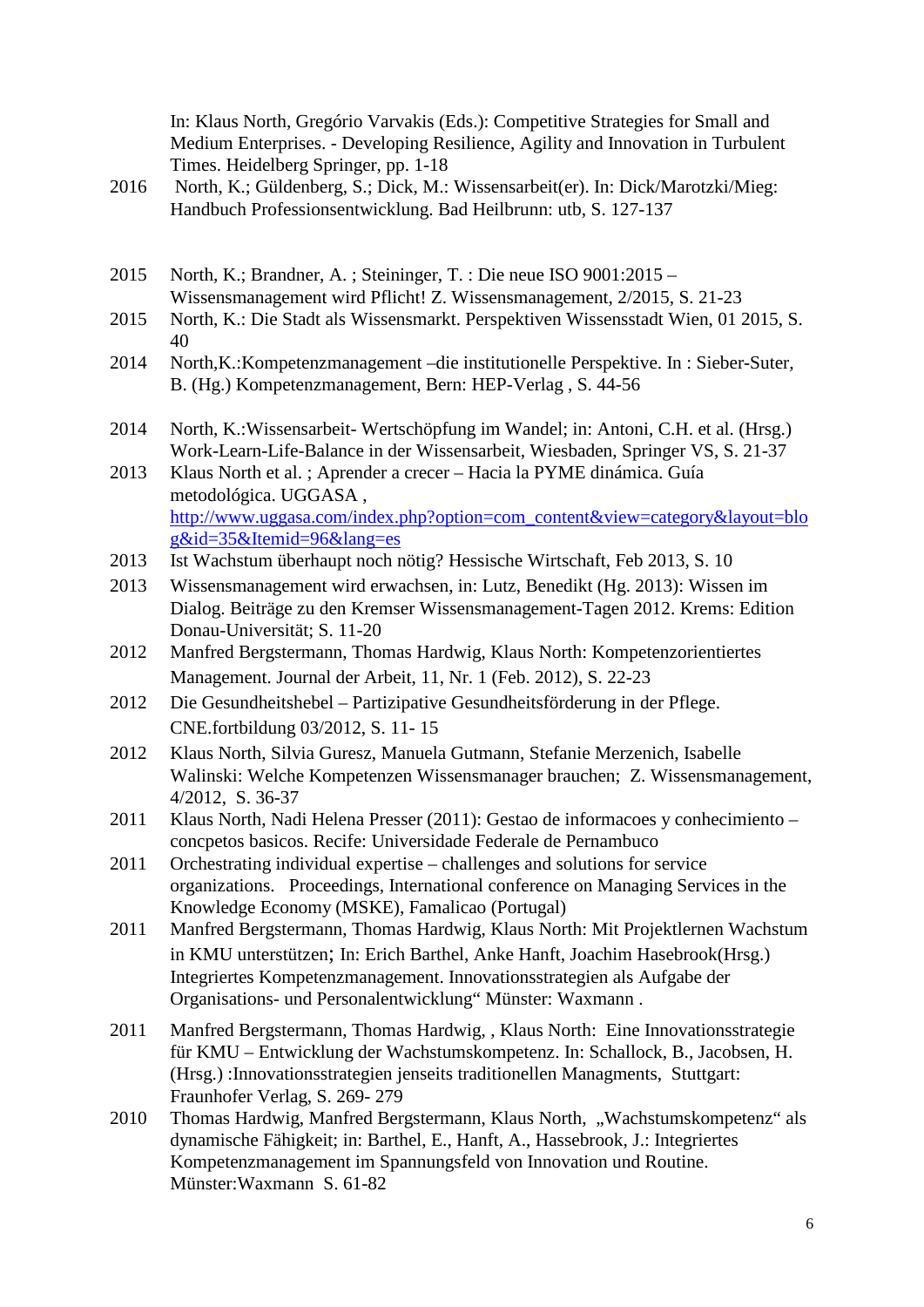| 2010  | Manfred Bergstermann, Thomas Hardwig, Klaus North;                                             |
|-------|------------------------------------------------------------------------------------------------|
|       | Analyse und Förderung des Wachstumsmanagements innovativer KMU                                 |
|       | In: Heike Jacobsen, Burghard Schallock (Hrsg.) Innovationsstrategien jenseits                  |
|       | traditionellen Managements. Beiträge zur Ersten Tagung des Förderschwerpunkts des              |
|       | BMBF, 8.-9. Oktober 2009, Berlin . Fraunhofer Verlag, Stuttgart 2010                           |
|       | Seiten 274-281                                                                                 |
| 2010  | Gestaltungspotenziale produktiver und erfüllter Wissensarbeit. In: Hornung-                    |
|       | Prähauser, V., Luckmann, M. (Hrsg.) Die lernende Organisation 2.0. Salzburg:                   |
|       | <b>Salzburg Research</b>                                                                       |
| 2010  | Wissensmanagement als Lebensversicherung. IHK report, Januar 2010, S.15                        |
| 2009  | Güldenberg, S., North, K.: Wissensarbeiter fördern, fordern und dauerhaft binden.              |
|       | Wissensmanagement, 5/2009, S. 44-46                                                            |
| 2009  | Mit Güldenberg, S: Produktivitätskiller in der Wissensarbeit ausschalten.                      |
|       | Wissensmanagement, 4/2009, S. 10-12                                                            |
|       |                                                                                                |
| 2008  | Wissensorientierte Unternehmensführung                                                         |
|       | In: Schneider, H.J., Klaus, H., Mensch und Arbeit, Düsseldorf: Symposion,                      |
|       | S. 445-477                                                                                     |
| 2008  | Motivieren für ein längeres Arbeitsleben, Trojaner Jg 16, 4/08, S. 31-33                       |
| 2008  | Wissen - Können - Handeln: Was erfolgreiche Teams auszeichnet                                  |
|       | Wissensmanagement 1/08, S. 10-12,                                                              |
| 2007/ | Veröff aus dem Projekt "3P - Partizipative Prävention in der Pflege:                           |
| 08/09 | North, K.; Frerick, B.; Friedrich, P(2008): Gesundheitskompetenz der Pflegenden                |
|       | entwickeln, DNGFK Netz-Nachrichten, S. 8-10                                                    |
|       | North et al. 2009: Das Projekt 3P. Pflege Dich selbst. Transfer des Konzepts der               |
|       | Gesundheitskompetenzen in die Organisation und Entwicklung einer                               |
|       | Gesundheitsscorecard. In Henning et la. (Hrsg.) Innovationsfähigkeit stärken-                  |
|       | Wettbewerbsfähigkeit erhalten. Aachen, (Aachener Reihe Mensch und Technik, Bd                  |
|       | 60, S. 71-85                                                                                   |
| 2007  | Kompetenzrad und Kompetenzmatrix, in: Erpenbeck, L.; von Rosenstiel, L. (Hrsg.):               |
|       | Handbuch Kompetenzmessung, Stuttgart: Schäffer Poeschel (2.Auflage) S. 175-186                 |
| 2007  | Länger Leben - Länger Arbeiten. Modellprojekt "Kompetenzen älterer Arbeitnehmer                |
|       | nutzen und entwickeln" - Ein Leitfaden für Unternehmen und Mitarbeitende                       |
|       | Wiesbaden, Hessisches Ministerium für Wirtschaft, Verkehr und Landesentwicklung                |
| 2007  | Mit Friedrich, P. : Innovation durch kompetente und kreative Zusammenarbeit, in:               |
|       | Barthel et al. (Hrsg.): Kompetenzkapital heute, Frankfurt: Frankfurt School Verlag S.          |
|       | $125 - 162$                                                                                    |
| 2007  | North, K.; Hingott, Alexandra: Wissensmanagement zahlt sich aus,                               |
|       | Wissensmanagement 7/07, S. 10-12                                                               |
| 2007  | North, K.: Das Alter - Eine Frage der Definition, Wissensmanagement 1/07 S. 18-20              |
|       |                                                                                                |
| 2006  | North, K.: Gestión del conocimiento e Inovación en la empresa, in: M.L. Pomim                  |
|       | Valentim (Hrsg.): Informacao, conhecimento e Inteligencia organizacional, Marilia              |
|       | (Sao Paulo): FUNDEPE Editora, S. 133-154                                                       |
| 2006  | North, K.: Vom Wissen zur Kompetenz. In: Plattform Wissensmanagement (Hrsg.):                  |
|       | Wissen wirkt! Aber wie? Wien: PWM, S. 217-226                                                  |
| 2006  | North, K.: Wissensorientierte Unternehmensführung in KMU-Praxiserprobte                        |
|       | Rezepte. In: Bellinger, A, ; Krieger, D.: Wissensmanagement für KMU. Zürich: Vdf               |
|       | Hochschulverlag, S. 167-186                                                                    |
| 2006  |                                                                                                |
|       |                                                                                                |
|       | North, K.: Wissensmanagement ist tot $-$ es lebe die wissensorientierte<br>Unternehmensführung |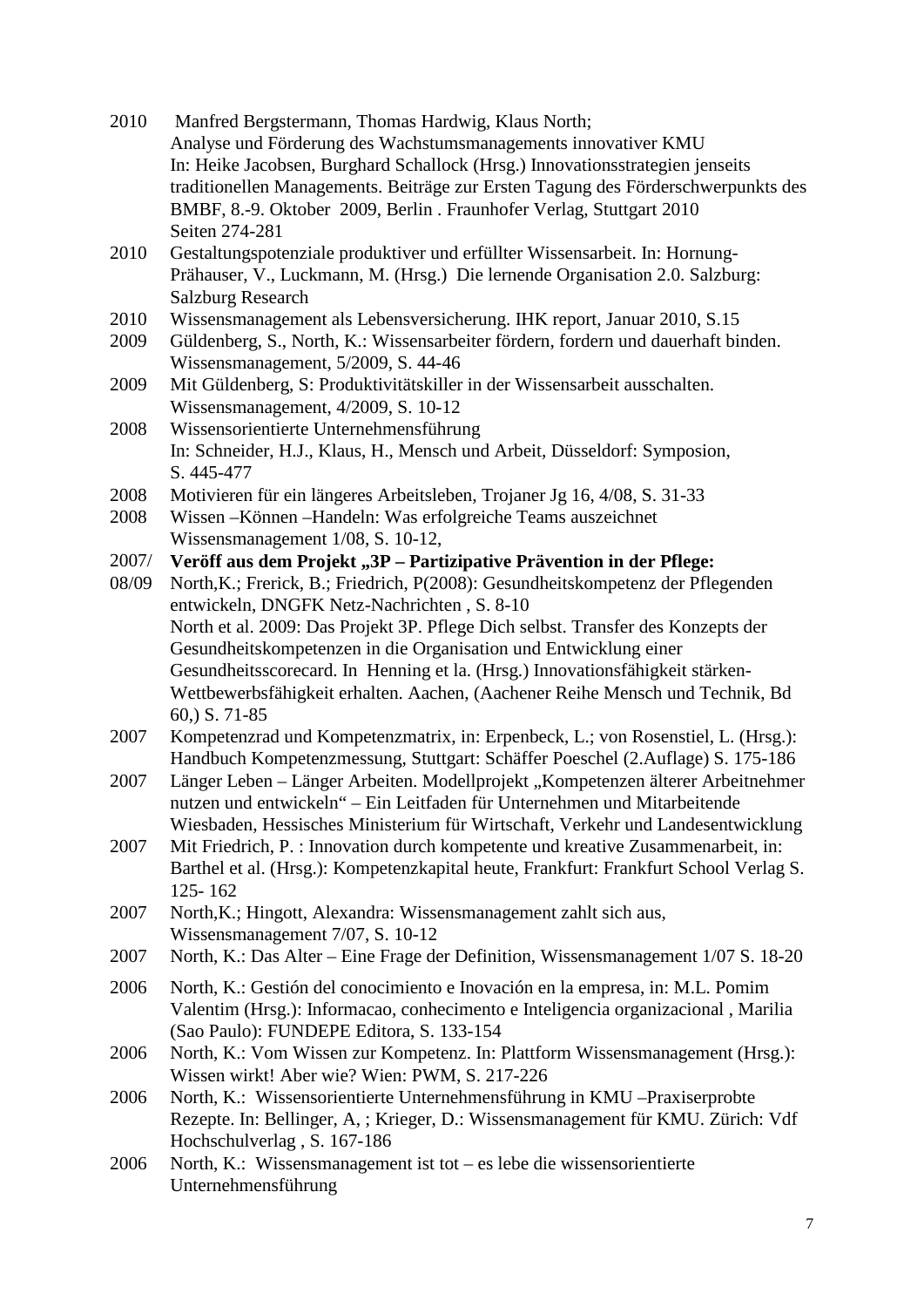Journal Arbeit Jg 6/Nr. 1 S 18-19

- 2006 North, K.; Sue Halbwirth: Wissensmanagement down under, Wissensmanagement 1/06 S. 48-51
- 2005 North, K.; Peter Friedrich, Matthias Brahtz: Innovationskompetenz Bestandsaufnahme, Modell, Ebenen, in ABWF (Hrsg.): Kompetenzentwicklung 2005, Waxmann: Münster
- 2005 North, K.:Praxiserprobtes Wissensmanagement für kleine und mittlere Unternehmen, WING-business 38, Nr. 3, S. 14-15
- 2005 North, K.; Friedrich, P., Lantz. A.: Kompetenzentwicklung zur Selbstorganisation, in: Edition QUEM, Kompetenzmessung im Unternehmen, Münster : Waxmann, S. 601-672
- 2005 North, K.; Grübel, D.;: Von der Intervention zur Wirkung: Das mehrstufige Indikatorenmodell. In: Mertins/Alwert/Heisig (Hrsg.): Wissensbilanzen, Berlin: Springer, S. 109-119
- 2005 North, K.; Kares, S., Ragusa or how to measure ignorance: The ignorance meter In: Bounfour, A, Edvinsson,L.: Intellectual capital for communities, Amsterdam etc: Elsevier , 253-264
- 2005 North, K.; Wo geht´s lang zur wissensorientierten Unternehmensführung Praxiserprobte Rezepte für kleine und mittlere Unternehmen. Wissensmanagement 1/2005, S. 16-19
- 2004 North, K.: Der Kaufmann und die Magier, Wissensmanagement, 8/2004, S. 22-23
- 2004 Kompetenzmanagement in kleinen und mittelständischen Unternehmen, in: Hasebrook,J. et al, Kompetenzkapital, Frankfurt/Main: Bankakademie-Verlag ,S 271- 288.
- 2004 North, K.; Schmidt, A.; Nutzenbeurteilung von Wissensmanagement , REFA-Nachrichten 5/2004, S. 23-30
- 2003 North, K.; Lembke, G., Franz, M.: Wissensgemeinschaften als Rahmenkonzept für Business Communities, Wissensmanagement Nr. 8, S. 29-30
- 2003 North, K.: Kompetenz schafft Vertrauen, In: Jakob, R., Naumann, J. (Hrsg): Wege aus der Vertrauenskrise, Frankfurt/Main: Verlag Moderne Industrie (Redline Wirtschaft), S. 259-280
- 2003 North, K.: Das Kompetenzrad, in: Erpenbeck, L.; von Rosenstiel, L. (Hrsg.): Handbuch Kompetenzmessung, Stuttgart: Schäffer Poeschel S. 200-211
- 2003 North, K.; Alexander Pöschel: Un test de inteligencia para organizaciones, in:Hernández, R. (Ed): Dirección del conocimientoTrujillo (Espana): Ediciones la Coria. Fundacioón Xavier de Salas, S. 183-192
- 2003 North, K.; Schumacher, K. : Akzeptanz und Motivation kommen nicht von allein, Wissensmanagement, No. 6, S. 34-36
- 2003 North, K.; Friedrich, J.: Die Chaos Care AG auf dem Weg zum Wissensmanagement, Wissensmanagement, Nr. 2, S. 18-19
- 2003 North, K.; Blanco, A.: Wissen fusionieren, new management Nr. 4, S. 36-42
- 2002 North, K.: Knowledge management in consulting firms; in: Kubr. M. (Ed.) Management Consulting  $-A$  guide to the profession, Geneva: ILO 2002 (4<sup>th</sup> edition), p.751-762
- 2002 North, K.: Consulting in knowledge management; in: Kubr. M. (Ed.) Management Consulting  $-A$  guide to the profession, Geneva: ILO 2002 ( $4<sup>th</sup>$  edition), p.415 -436
- 2002 North, K.: Stand und Entwicklung des Wissensmanagements, in: ABWF (Hrsg.): Einführung von Wissensmanagement in KMU, Dokumentation des Expertenworkshop, Mannheim , April 2002, S. 13-20
- 2002 North, K.; Martin Golka: Die wichtigsten Wissensquellen der Automobilhersteller,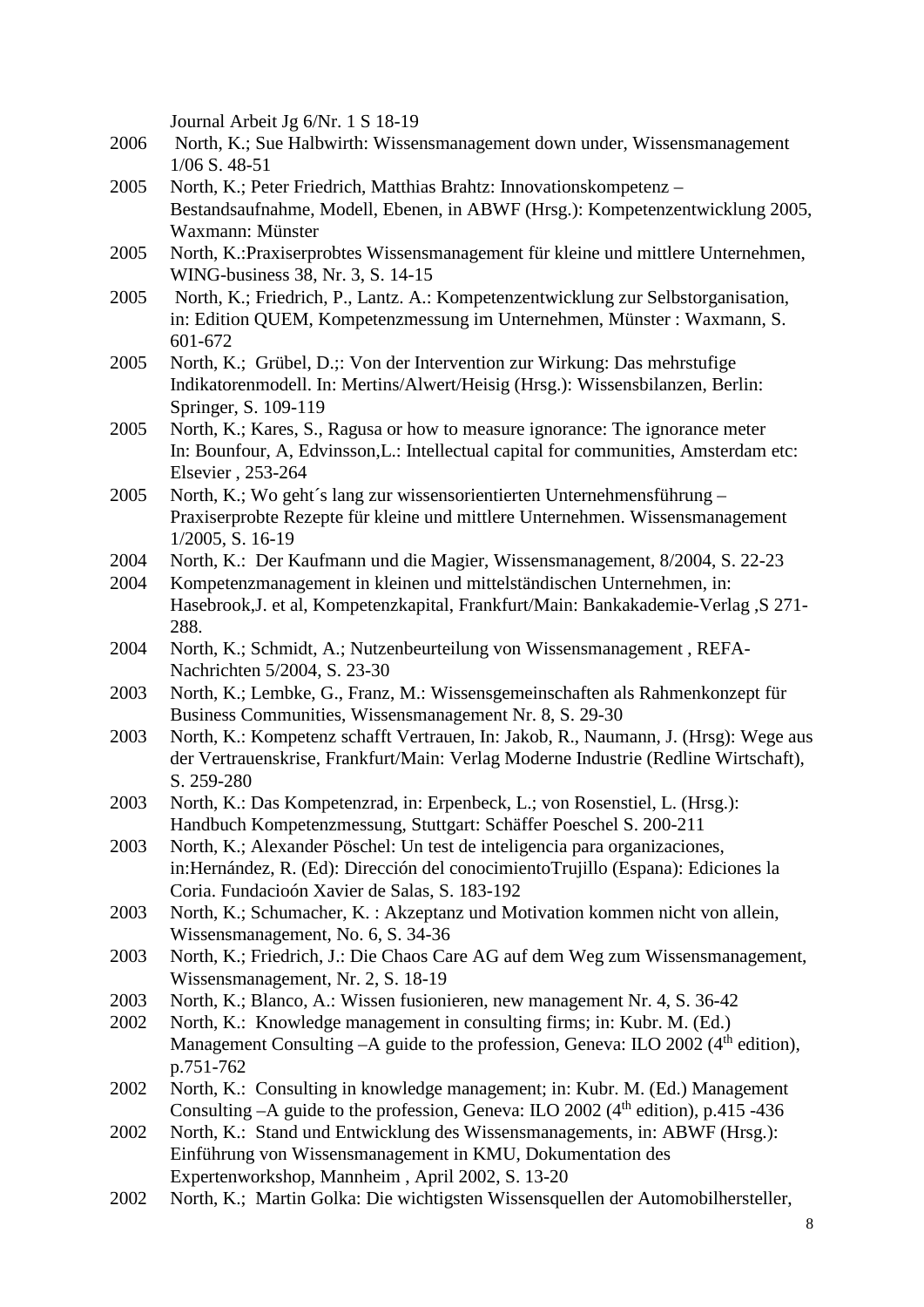Wissensmanagement Nr. 3, S. 10-15

- 2001 North, K.; Nadja Varlese: Motivieren für die Wissensteilung und die Wissensentwicklung, Wissensmanagement Nr. 1, S. 43-46
- 2001 North, K.; Laura Lamieri: Wissensmanagement in Klein- und Mittelbetrieben, Wissensmanagement Nr. 6, S. 18-22
- 2001 North, K.; Alexandra Papp: Wie deutsche Unternehmen Wissensmanagement einführen – Vergleichsstudie 1988 bis 2000, REFA-Nachrichten Nr. 1, S. 4-12
- 2000 Wissen schaffen in Forschung und Entwicklung In: Bürgel, H.D. (Hrsg.), Forschungs- und Entwicklungsmanagement 2000 plus, Heidelberg/Berlin: Springer, S. 29-49
- 1999 North, K.; Mehr als nur Datenverwaltung Grundbegriffe des Wissensmanagements BDU Depesche, 3/99 S. 1-2
- 1999 North, K.; Papp,A.: Erfahrungen bei der Einführung von Wissensmanagement Io-management, Nr. 4, S. 18 – 22
- 1998 North, K.; Papp, A.; Wissensmanagement implementieren REFA-Nachrichten , Nr. 6, S. 20 – 27
- 1998 North, K.: Wissensorientierte Unternehmensführung: Vielfältige Organisationsformen. Gablers Magazin 1998, 10, S. 34 – 39
- 1997 North, K.: Wenn wir wüssten, was wir wissen... Fragen und Antworten zum Wissensmanagement. REFA-Nachrichten 1997, Nr.4 , S. 55 - 60
- 1996 North, K.; Aukamm, T.: "Think global - Act local" – Neuansätze zur Planung von Auslandsproduktionsstätten der Automobilindustrie. REFA- Nachrichten 1996, 2, S. 15-21
- 1996 North, K.: Evironmental training in British and German enterprises - A comparison In: Wehrmeyer, W. (Ed).: Greening People, Sheffield: Interleaf publications. 1996, pp. 247-269
- 1996 North, K.: Consultancy in Production. In: Kubr, M. (Ed.): Management Consulting. Genf: ILO (3rd revised edition) 1996, pp. 309-331
- 1995 North, K.: Ökologie beeinflußt immer mehr die Lieferantenauswahl Beschaffung aktuell 11,1995, S. 63-70.
- 1994 North, K.: Putting sustainable development into operation International Productivity Journal, Summer 1994, 33-46.
- 1993 North, K.: Toyota Tahara: Montagelinie Nr. 4 -Eindrücke der Besichtigung der neuesten Montagelinie Toyotas. REFA-Nachrichten 46 (1993),5, 20-24.
- 1992 North, K.: Training for productivity International experiences. Productivity (India), 33 (1992) , 100 - 103.
- 1989 North, K.: Informationstechnologie Wie bildet sich Europa weiter? REFA-Nachrichten 1989, 6, 28 - 31.
- 1986 North, K.; Floyd, M.: Quota Schemes and the Assessment of Employment Handicap in Britain and West Germany. Disability, Handicap & Society, 1 (1986), 291 - 299.
- 1986 North, K.; Doerken, W.: REFA-Seminar für Unternehmensführung in der VR China. REFA-Nachrichten 39 (1986), 5, 5 - 15.
- 1985 North, K.; A wheelchair built by users. Gate 1985 2, 18 - 20.
- 1985 North, K.: Arbeitsorganisation bei EDV-gestützter Auftragsabwicklung. Fortschrittliche Betriebsführung/Industrial Engineering 34 (1985), 286 - 288.